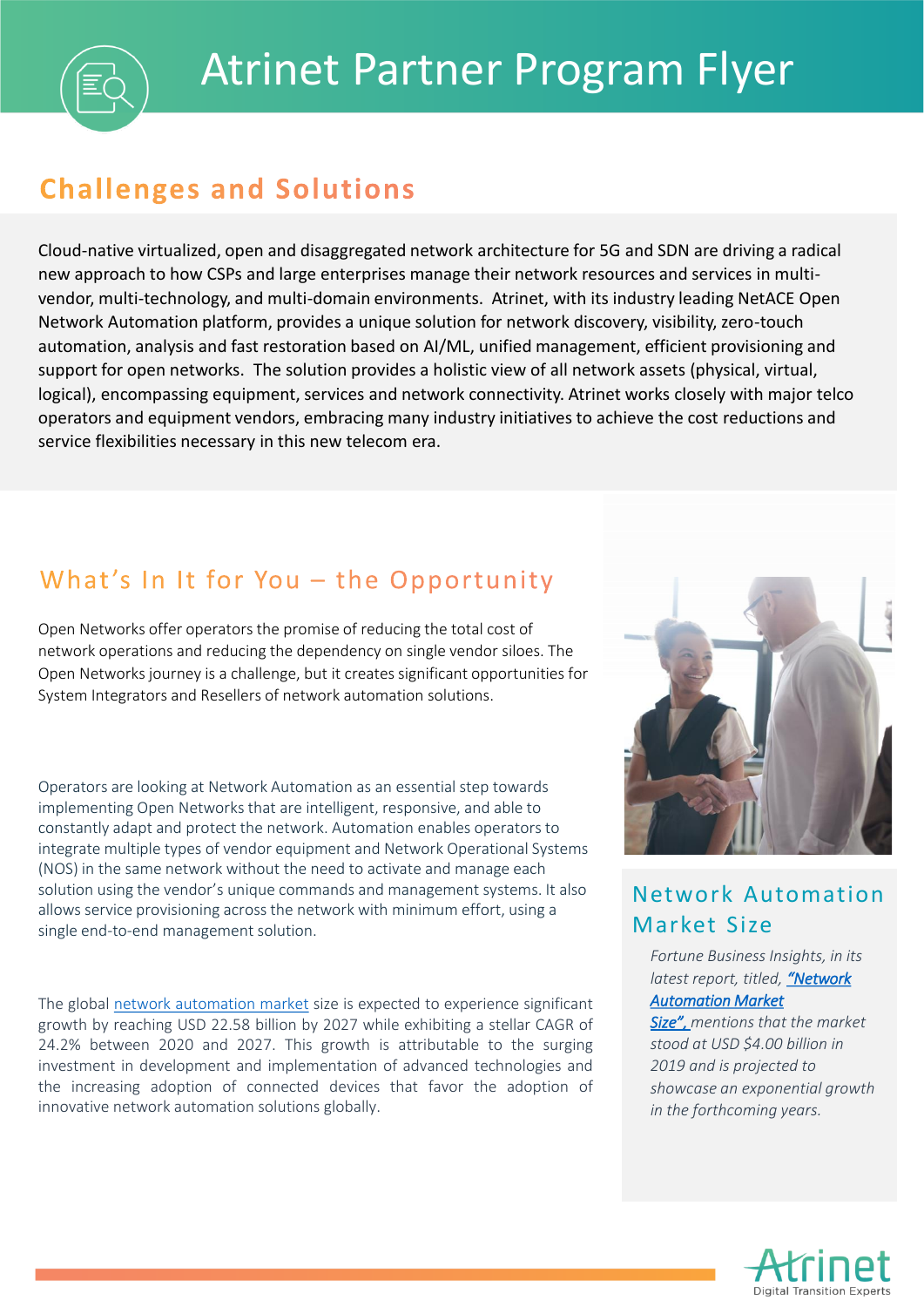# **Atrinet Team**

Atrinet is an Independent Software Vendor (ISV) and services company, an expert in Open Network Automation solutions for the communications industry. Our comprehensive suite of cloud-native, modular, lightweight products with Open APIs is based on a unique NetACE Open Network Automation Framework, that allows rapid deployment, integration and smooth transition to emerging network technologies.

We serve global Communications Service Providers (CSPs), Managed Service Providers (MSPs), and other enterprises with complex and large-scale networks. We help them to simplify and automate their operations, allow faster reaction and prevention of issues to cut costs, increase productivity and deliver an exceptional customer experience.

### Atrinet Partner Program

#### Join the growing eco-system, become an Open Network Automation leader

The Atrinet Partner Program comprises a growing eco-system of solution providers, system integrators, vendors and OEM partners. By joining the Atrinet Partner Program, you will establish yourself at the forefront of industry initiatives. As an Atrinet partner, you will gain significant benefits when designing, recommending, reselling, or integrating Atrinet's NetACE product and solution.

#### Atrinet partners realize many benefits such as:

#### Competitive Advantage

With Atrinet, you can offer your customers the most advanced Open Network automation solution

#### Expertise

With more than 100 customers across the globe, Atrinet has years of experience in designing and implementing automated end-to-end network and service management solutions for a diverse community of CSPs and large enterprises

#### Knowledge Transfer

Access to partner-only sales and technical training programs, special events, roadmap information, and marketing and sales development resources

#### Customized to Your Business

Flexible program tailored to meet diverse business and growth objectives and specific organizational requirements